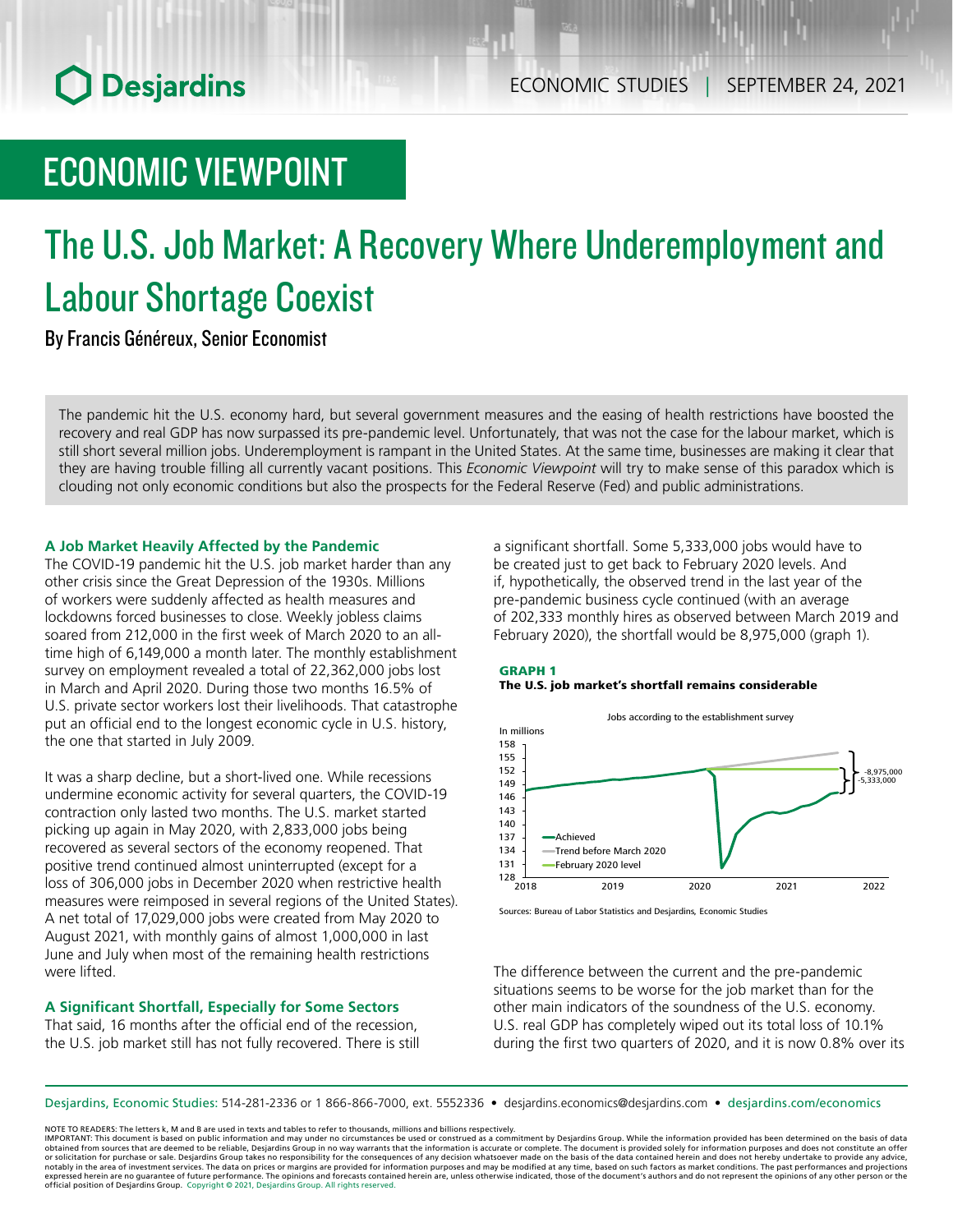pre-pandemic level. Housing starts and retail sales have exceeded their pre-pandemic levels for over a year now (graph 2).

# GRAPH 2

Employment has recovered more slowly than the other indicators



Sources: Bureau of Labor Statistics, Bureau of Economic Analysis, U.S. Census Bureau, Federal Reserve Board and Desjardins, Economic Studies

The pandemic did not affect all the sectors the same way. Health measures were much more restrictive for services, while manufacturing, resources and construction were not subject to them for so long. In March and April, 12.1% of jobs were lost in the goods sector and 17.2% in private services. In the hardest hit sectors of recreation and hospitality (including restaurants), 48.6% of the workers lost their jobs. That does not take into account people who did not completely lose their jobs but whose hours were cut. The numbers of workers in all industries have been rising since May 2020. Generally speaking, the deeper the losses in March and April 2020, the higher the gains that followed. That said, there are significant differences between the shortfalls compared to the cyclical high of February 2020. In August 2021, the restaurant industry was short close to 1,000,000 jobs and the health sector was short 750,000 (graph 3). Some sectors that are less badly affected by the pandemic, such as the federal public administration, resources, financial institutions or transportation and warehousing, have surpassed their February 2020 levels or are about to do so.

#### GRAPH 3

### Most industries are still very short of labour compared to prepandemic times





Sources: Bureau of Labor Statistics and Desjardins, Economic Studies

# **The Unemployment Rate Appears Better Than It Really Is**

The plunge and incomplete recovery of the number of jobs can of course be seen in the number of unemployed people (actively searching work). The unemployment rate soared from a cyclical low of 3.5% in February 2020 to 14.8% two months later. That is the highest it has been since before the United States entered World War II (graph 4). The jobless number has decreased considerably since April 2020 and the unemployment rate stood at 5.2% in August 2021, but that is still 1.7% higher than the pre-pandemic level, one more sign that the job market has made some progress but has not entirely recovered from COVID‑19. It should also be noted that the jobless number rose by only 2,667,000 from February 2020 to August 2021, while the employment shortfall was practically twice that amount. That is because several laid-off workers were not classed as unemployed, but as they stopped actively looking for work, they were no longer included in the active labour force. That had the effect of artificially boosting the declining unemployment rate. If the decrease in the number of workers was translated exactly into the increase in the number of unemployed, the labour force would have remained stable since February 2020, but the unemployment rate would be much higher: 19.0% instead of 14.8% at the height of the crisis and 7.6% instead of 5.2% last August (graph 5). With a hypothetical unemployment rate

## GRAPH 4

The unemployment rate rose sharply at the beginning of the crisis, but is now closer to pre-pandemic levels



Sources: Bureau of Labor Statistics and Desjardins, Economic Studies

# GRAPH 5

### Fewer job seekers mean the unemployment rate goes down



Sources: Bureau of Labor Statistics and Desjardins, Economic Studies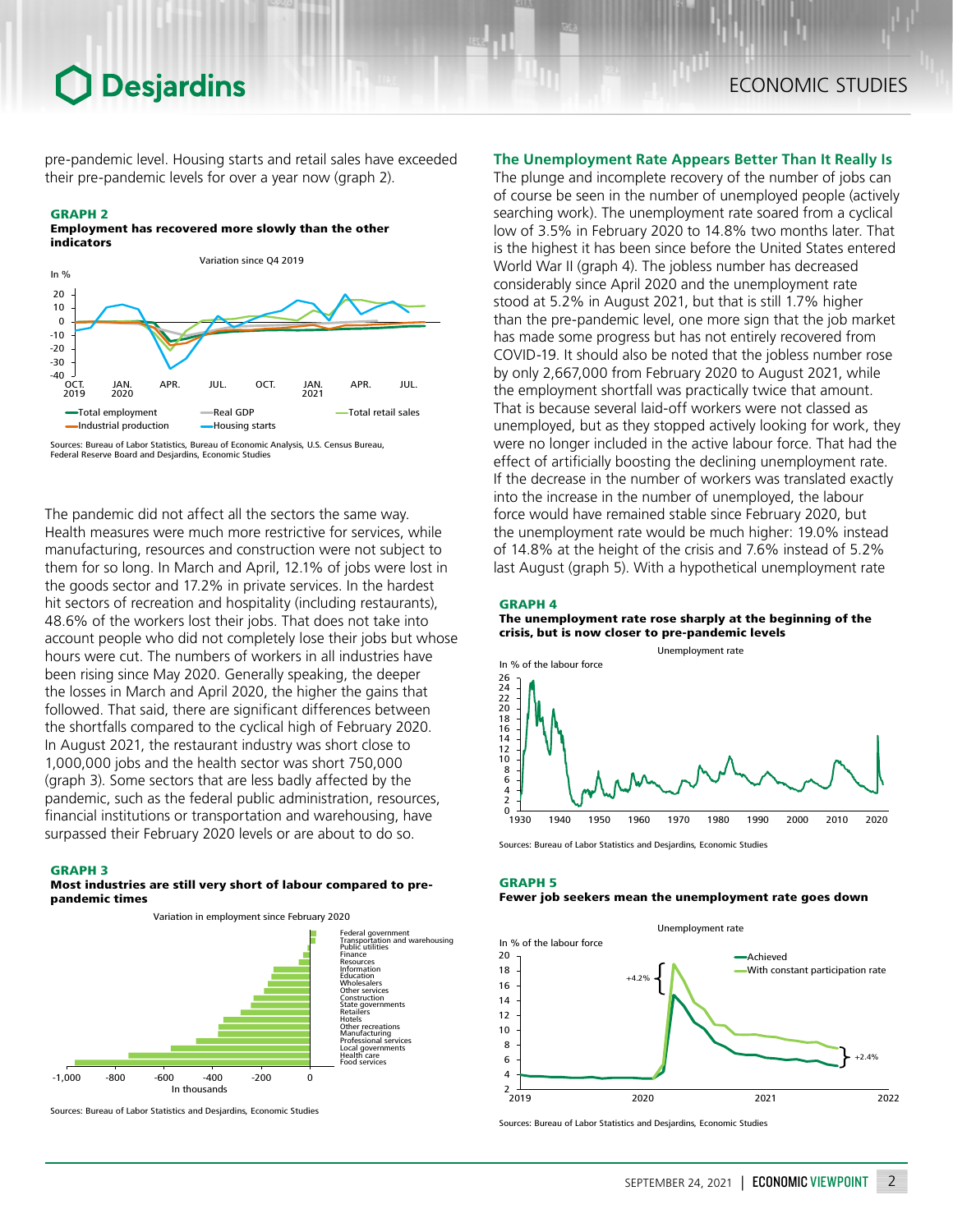of 7.6%, the job market seems worse off, and the Fed officials ought to be less satisfied with the progress of the U.S. economy.

# **The Significant Drop in the U.S. Labour Force**

The drop in the labour force since February 2020 is one of the pandemic's primary legacies to the job market. In August 2021, the labour force had 2,911,000 fewer people compared to before the crisis (the total loss was 7,970,000 in April 2020), while the total population aged 16 and over increased by 1,983,000 in the past 18 months. The participation rate went from 63.3% in February 2020 to a low of 60.2% two months later, then started climbing rapidly only to slow down again; it stood at 61.7% in August 2021 (graph 6). That rate is still relatively low, and if we disregard last year's depths, we would have to go back to 1977 to find such a low participation rate, i.e., before the massive influx of women onto the job market. The United States also stands out on the international scene with a relatively low participation rate. The comparison with the Canadian labour market is particularly striking (graph 7).

#### GRAPH 6

The participation rate (workers and job seekers) is still very low



Sources: Bureau of Labor Statistics and Desjardins, Economic Studies

## GRAPH 7 The declining participation rate is stronger in the United States



Sources: Organisation for Economic Co-operation and Development and Desjardins, Economic Studies

So just who dropped out of the labour force? All categories were drastically low during the most stringent lockdown measures, but it was mainly the younger workers who bore the brunt of them, since so many of them worked in restaurants and retail. When those industries reopened a lot of the younger workers came back, so the participation rate of 16 to 19 year olds is now higher than before the pandemic (graph 8). There are fewer older people, both men and women, in the labour force, and their participation rate is still just as low as it was at the beginning of the crisis. That is due to a speed up of retirements (graph 9). The greater health risks for older people caused by COVID‑19 are also a determining factor.

#### GRAPH 8





Sources: Datastream and Desjardins, Economic Studies

#### GRAPH 9

#### The pandemic sparked a wave of retirements



Sources: Federal Reserve Bank of Dallas and Desjardins, Economic Studies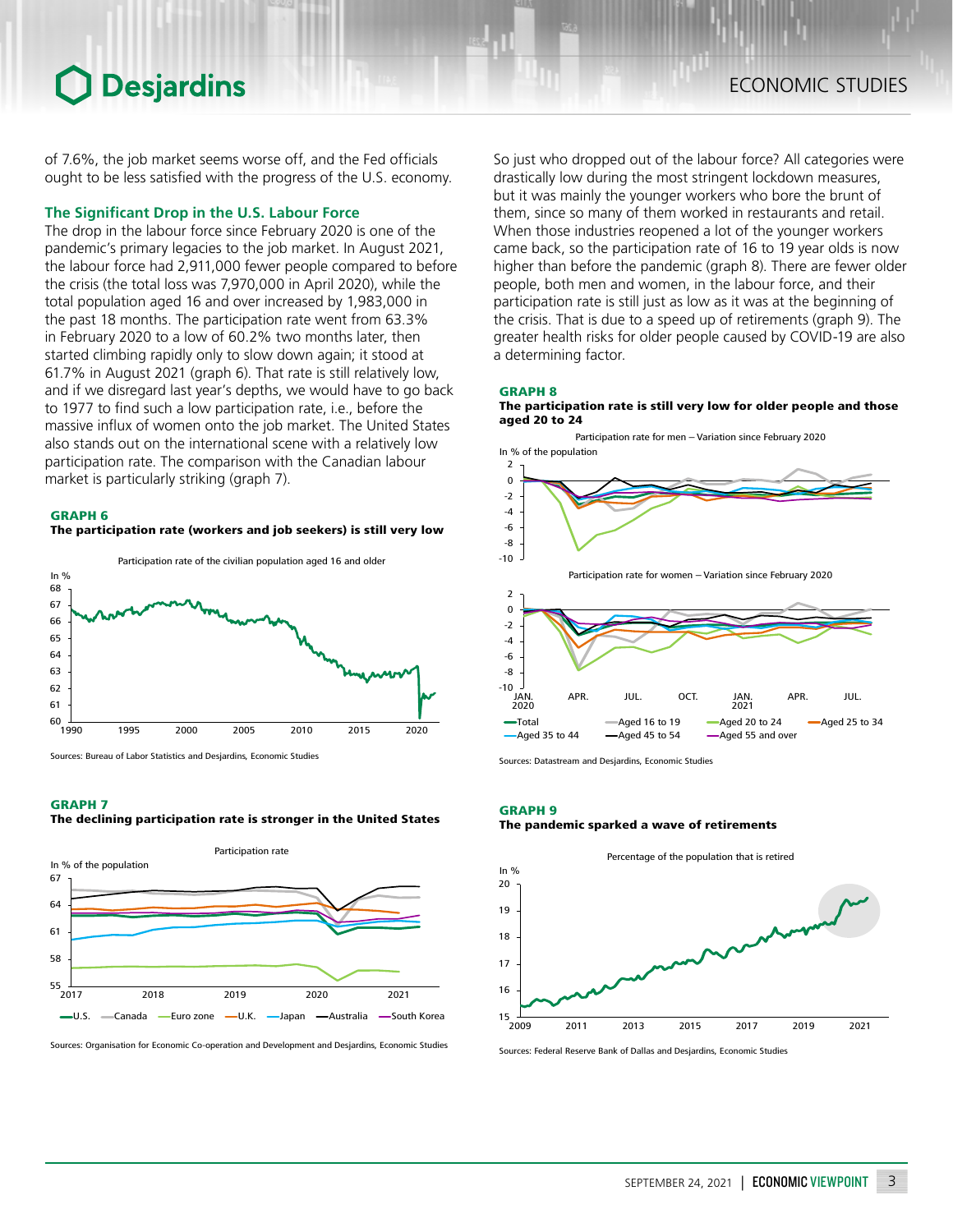Parental responsibilities are probably the main reason why fewer women aged 24 to 50 are in the labour force right now. Several studies, including those from the **[Brookings](https://www.brookings.edu/blog/up-front/2021/05/06/mothers-are-being-left-behind-in-the-economic-recovery-from-covid-19/) Institute**, the Federal Reserve [Bank of San](https://www.frbsf.org/economic-research/files/wp2021-04.pdf) Francisco and the Peterson Institute [for International](https://www.piie.com/sites/default/files/documents/wp21-8.pdf) Economics, demonstrate that being a parent is a major factor, dropping the participation rate among parents (but especially mothers) of young schoolchildren, particularly those aged 5 to 12. The decisions by public authorities to close schools also played a large role: as more U.S. schools switched to remote learning, more mothers had to drop out of the labour force.<sup>1</sup> The participation rate of parents was also affected if they themselves had lower levels of education or were single parents.

So, the return to almost normal school activities in most U.S. states at the end of summer 2021 is an encouraging element that could again raise the participation rate of parents. That said, the recent COVID-19 wave caused by the Delta variant is a new threat, with more than 1,000 schools having to stop in-person classes since the start of the school year.2

# **A Structural Issue**

The declining participation rate could well be one of the pandemic's permanent fixtures. That rate could be expected to edge up closer to where it was before the crisis as the job market continues to recover. It is mainly a cyclical phenomenon that occurs after every recession. But, apart from such shortterm spurts, recessions have accelerated the participation rate downturn that we have seen since the mid-1990s. The pandemic will likely amplify that downturn over the long term. The main reason the participation rate is declining is that the U.S. population is getting older. People aged 25 to 54 (those most able to work or look for work) accounted for 43.9% of the U.S. population in 1996 but only 38.8% in 2020, and should slip down to 38.4% in 2030. By 2030, all of the baby boomers will be over 65. The Bureau of Labor Statistics (BLS) predicts that the participation rate will fall from 61.7% in 2020 to 60.4% in 2030. The declining participation rate and the slower growth of the labour force will limit the growth of U.S. potential GDP.

# **And Yet Jobs Are Available**

The job market is still far from fully recovering from the pandemic, which means there is still a lot of unused labour capacity in the United States. It is perfectly normal for the supply of workers to exceed demand when coming out of a recession.

That is not what is happening right now. The current cycle has a very particular feature: there have never been so many available jobs. The BLS figures show that there were nearly 11,000,000 vacant positions last July, the highest number since this statistic started being published in 2000 (graph 10). In fact, the number of job openings last July would just about equal the potential pool of people able to work, i.e., those who were looking for work and those who were not looking actively but would be available (graph 11). It is particularly astonishing to see the ratio between those two groups so low with the new economic cycle barely starting. Number of unemployed persons by job openings was much higher after the recessions of 2001 and 2018–2019 (graph 12 on page 5). The current ratio looks more like the end of a cycle than the beginning of one.

# GRAPH 10 And yet many jobs are available



Sources: Bureau of Labor Statistics and Desjardins, Economic Studies

# GRAPH 11



 $0\frac{1}{2014}$ 5,000 10,000 15,000 20,000 25,000 2014 2015 2016 2017 2018 2019 2020 2021 Discouraged jobless workers Jobless workers who are available but have not looked recently Unemployed – Job seekers Job openings In thousands

Sources: Bureau of Labor Statistics and Desjardins, Economic Studies

<sup>1</sup> Lauren BAUER et al., *[Examining the uneven and hard-to-predict labor](https://www.brookings.edu/blog/up-front/2021/06/03/examining-the-uneven-and-hard-to-predict-labor-market-recovery/)  [market recovery](https://www.brookings.edu/blog/up-front/2021/06/03/examining-the-uneven-and-hard-to-predict-labor-market-recovery/)*, Brookings Institution, *Up Front*, June 3, 2021. (Consulted September 17, 2021).

<sup>2</sup> Jeanine SANTUCCI and Grace HAUCK, *[At least 1,000](https://www.usatoday.com/story/news/health/2021/09/05/covid-updates-mu-variant-spreads-hawaii-begs-travelers-stay-away/5735064001/) schools in 35 states [have closed for in-person learning since the start of the school year:](https://www.usatoday.com/story/news/health/2021/09/05/covid-updates-mu-variant-spreads-hawaii-begs-travelers-stay-away/5735064001/)  [COVID-19](https://www.usatoday.com/story/news/health/2021/09/05/covid-updates-mu-variant-spreads-hawaii-begs-travelers-stay-away/5735064001/) updates*, USA Today, *Health*, September 5, 2021. (Consulted September 17, 2021).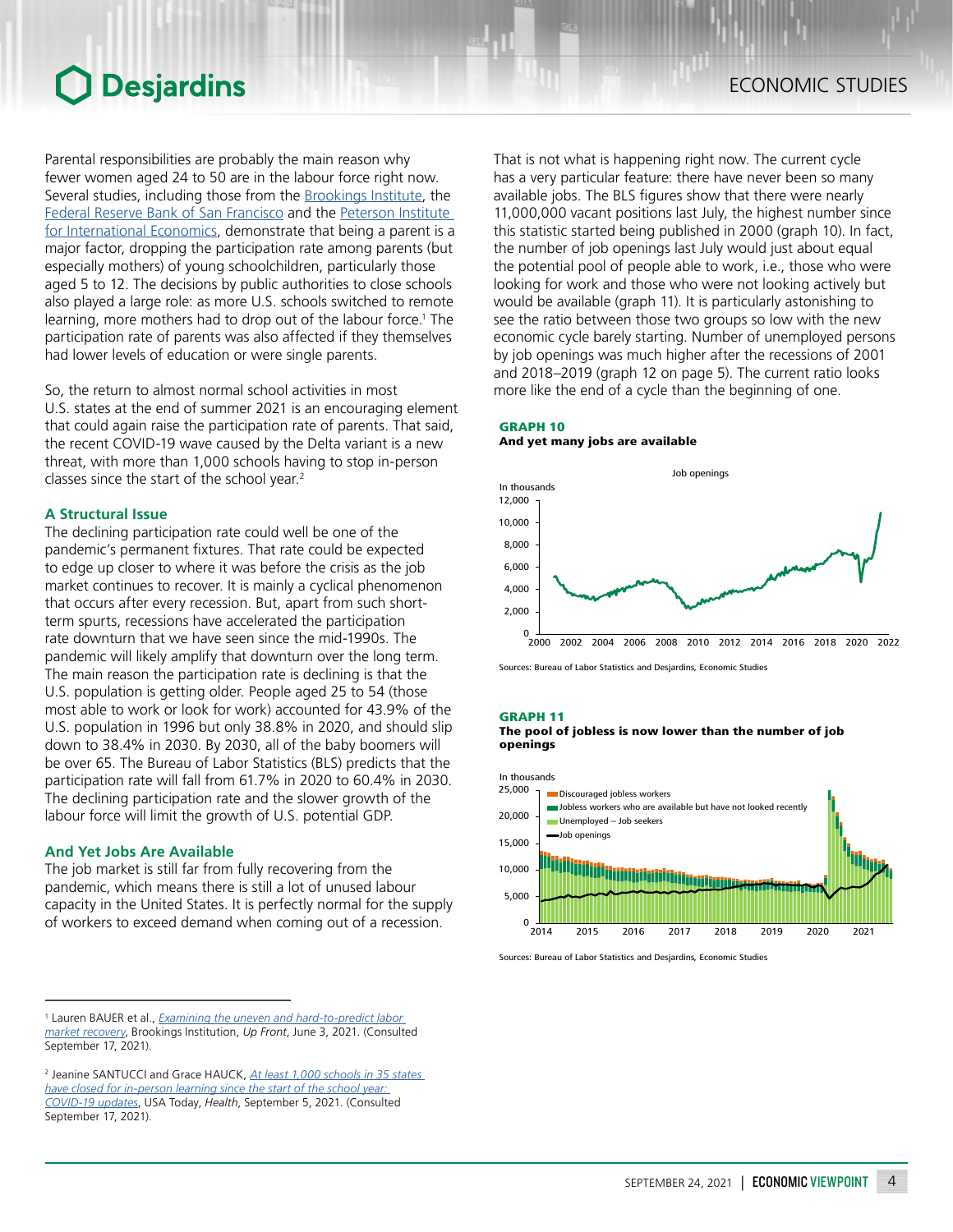#### GRAPH 12

The number of unemployed by job openings has gone down to a historic low

**Desjardins** 



Sources: Bureau of Labor Statistics, National Bureau of Economic Research

and Desjardins, Economic Studies

There may well be some mismatches between the types of jobs available and the people who are currently looking for work. And yet, the job openings are largely in the industries that had to cut them during the pandemic (graph 13). First and foremost are hospitality and restaurants. Health, professional services, manufacturing and retail are also affected by massive layoffs at the beginning of the pandemic, by a still significant shortfall of workers and by a large number of job openings. It looks as if the workers who lost their jobs are not returning to those sectors in droves, hence the unbalance.

#### GRAPH 13

#### There are many job openings in the services affected by the pandemic, plus manufacturing



Sources: Bureau of Labor Statistics and Desjardins, Economic Studies

That reluctance of former employees to go back to their former jobs is illustrated in a [survey](https://www.dallasfed.org/research/economics/2021/0527) by the Federal Reserve Bank of Dallas. People who had been working in February 2020, but were not working at the time of the survey, were asked whether they were prepared to return to their previous positions on the same terms (wages and hours). Over 30% of the responses were negative last April, and 16.8% were undecided (graph 14).

#### GRAPH 14



Jobless people\* who are prepared to go back to their old jobs on the same conditions (wages/hours) In  $\%$  $\Omega$ 20 40 60 80 100 JUL. AUG. SEP. OCT. NOV. DEC. JAN. FEB. MAR. APR.  $\blacksquare$  Yes  $\blacksquare$  Don't know  $\blacksquare$  No 2020 2021

\* Dallas Federal Reserve District (Texas and parts of Louisiana and New Mexico), people who had a job in February 2020 but were jobless at the Sources: Federal Reserve Bank of Dallas and Desjardins, Economic Studies

It seems that some employers are even having difficulty getting their remaining employees to work. A [survey](https://www.atlantafed.org/research/inflationproject/bie/special-questions.aspx) by the Federal Reserve Bank of Atlanta reveals that 55% of the respondent companies report that their operating capacity is affected by the employees' availability to come to work. Add to that the 21% of companies that reported they were unable to bring back former employees (either fired or laid off temporarily) or hire new ones.

The labour shortage is particularly hard on small and mediumsized businesses (graph 15). That may be due to their activity types (thinking of restaurants, hospitality and small retailers...). A lower capacity to improve working conditions so as to attract former or new employees may be a factor. A monthly survey of small businesses reveals that half of them are having difficulty finding workers, which is historically high. Nevertheless, they seem reluctant to pay their employees significantly more (graph 16 on page 6).



**250 to 999 employees 1,000 to 4,999 employees**  $\blacksquare$  **More than 5,000 employees** 

Sources: Bureau of Labor Statistics and Desjardins, Economic Studies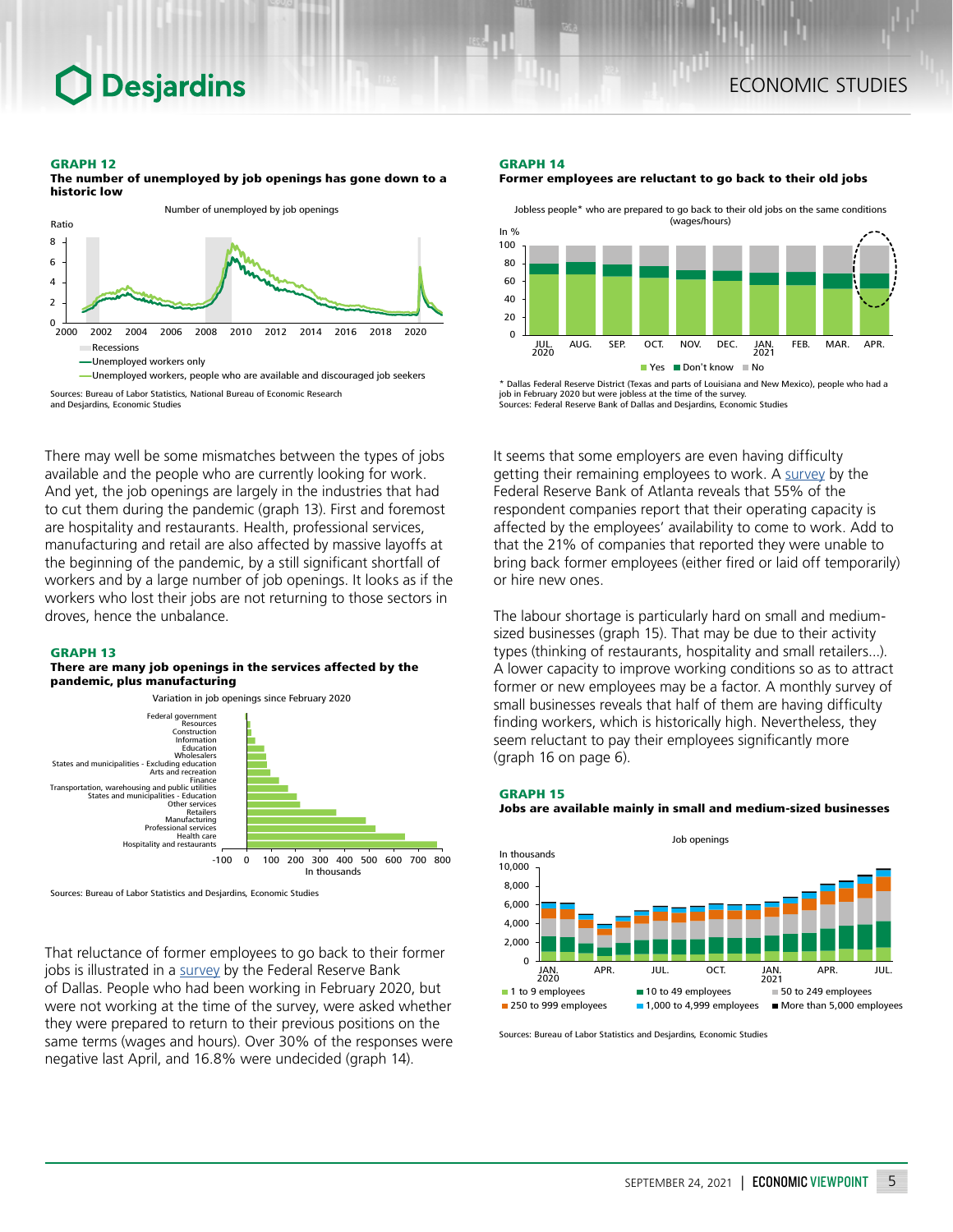#### GRAPH 16

Businesses report difficulties in hiring



Sources: National Federation of Independent Business and Desjardins, Economic Studies

# **Restrictions on the Labour Supply**

The challenge of finding people to fill the vacant positions is therefore major, and the ability of businesses to meet that challenge is a key issue for the U.S. economic situation. But what is prompting the Americans not to come back to work?

The COVID-19 pandemic is still a huge factor. We talked earlier about the problems parents have had getting back into the job market, especially mothers with young children. Those situations are still common and are exacerbated by other facets of the current crisis. Figures from the U.S. Census Bureau show the main reasons for not working (graph 17). While the pandemic is less and less of a factor (employer that stopped or reduced activities due to COVID‑19), the other reasons are still almost as important as they were at the beginning of the pandemic. People who cannot work have to look after children or elderly people, must look after COVID‑19 patients or are afraid of catching the disease. We will have to wait until the health situation calms down further and the schools start operating normally before those people are likely to return to work.

# GRAPH 17

### The immediate reasons for not working have diminished, but other factors remain



Sources: U.S. Census Bureau and Desjardins, Economic Studies

### **Government Assistance**

People may decide to stop participating and not try to occupy any of the many jobs that are currently available, but they will still have to live and meet their financial obligations. All the personal income assistance measures introduced by the government since the pandemic started have been a major factor in helping households live decently. The three stimulus waves were a great boost for household incomes (graph 18).

## GRAPH 18





Sources: Bureau of Economic Analysis and Desjardins, Economic Studies

Another major measure that affects the job market more directly is the enhanced unemployment insurance program. The number of jobless claimants skyrocketed at the beginning of the pandemic, and States regular programs quickly became insufficient. They did not cover a large segment of the population who had lost their livelihoods (independent workers and contractors...) and those who had to stop working because they were afraid of being infected, had the disease, or had to look after children or parents. The coverage period was also not long enough. The federal government quickly stepped in to plug those gaps by enhancing and extending the assistance, adding additional amounts to the weekly handouts. The initial jobless claims have dropped quite a bit, but the number of recipients remained high (graph 19).

#### GRAPH 19

#### New jobless claims fell, but the number of claimants remains high



Sources: U.S. Department of Labor and Desjardins, Economic Studies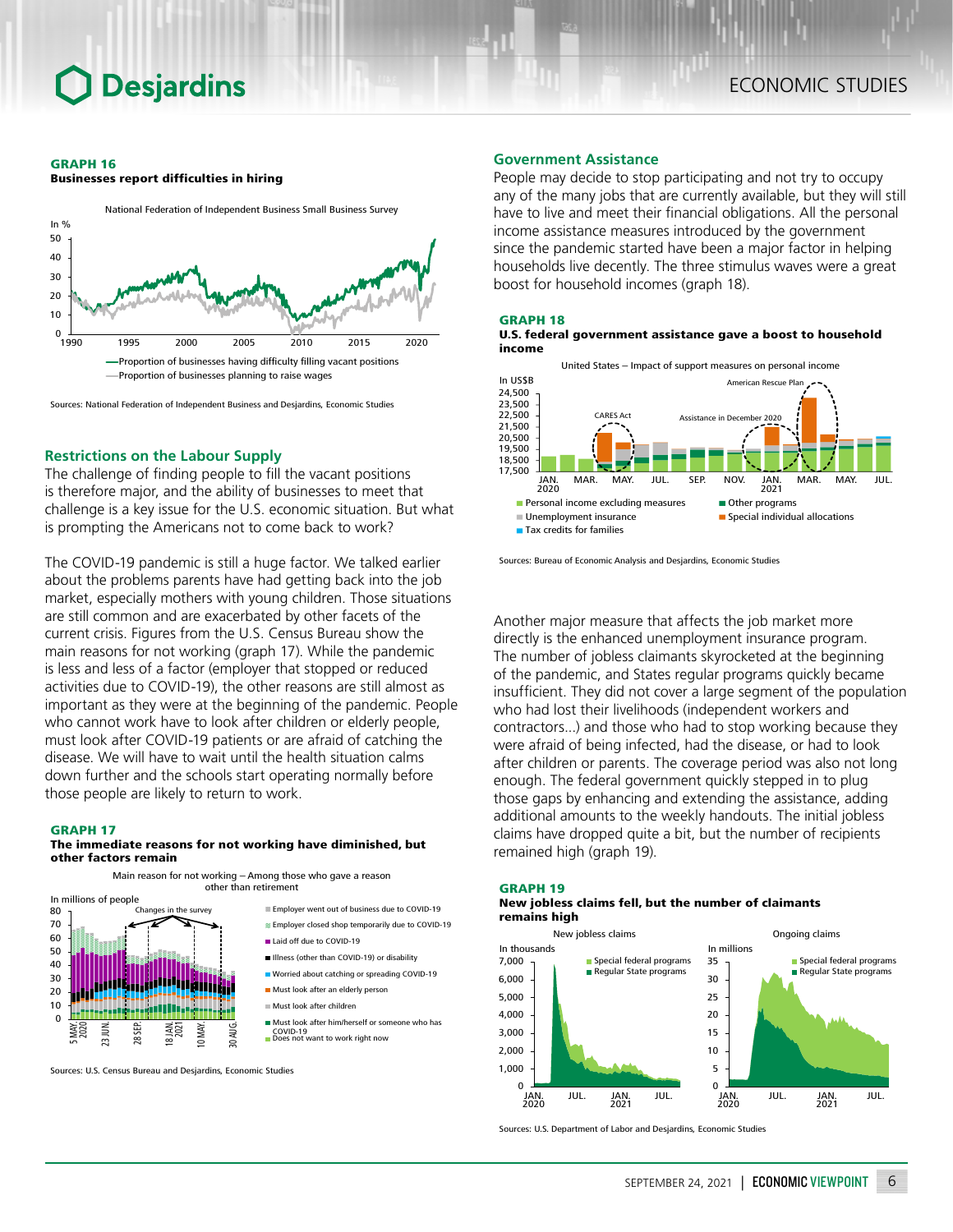There has been much criticism of the magnitude of the new jobless benefits. Several politicians and commentators have deemed the programs too generous and alleged that they encouraged people to stay out of the job market. On the other hand, several people said those programs were necessary while the economy was still fragile and there were still so many health restrictions limiting activities. In some States the critics won the day and got the governors to cut some or all of the federal enhancements as of June 2021. The idea was to get people back onto the job market and help businesses fill their vacant positions. Unfortunately, from May through July employment did not pick up in the States that made the cuts compared to those that kept the federal programs intact (graph 20).

# GRAPH 20

# The job market did not fare better in the States that cut emergency programs as of June



Sources: Bureau of Labor Statistics and Desjardins, Economic Studies

Congress financing of federal enhancements to unemployment insurance ended on September 6. It is still too early to see the real consequences of this change on the job market, but the June experiment suggests that the effect could be relatively small. There is also a risk that the hole it will cause in household incomes will hurt consumption and the economy.

# **A Balance Must Be Struck, but It May Be Costly for Both Businesses and Consumers**

For all the reasons outlined above, the U.S. economy seems to be in a state of underemployment while at the same time it is short of workers. The job market has to rebalance itself if the U.S. economy is to grow satisfactorily. Labour supply will have to be made to correspond to demand. The way to do that would be to adjust prices, i.e., wages.

Average hourly wages have fluctuated wildly during the pandemic (graph 21). The ups and downs in the industries hardest hit by the health measures have upset the sectoral composition of employment. When restaurants and retailers laid off so many people it pushed average wages up (the sectors with higher wages were less affected, so they took on more weight in the overall job market composition). When lower-income workers came back the effect was reversed. In these circumstances,

# GRAPH 21

Average wages fluctuated wildly during the pandemic, but the median wage was much more stable



Sources: Bureau of Labor Statistics, Federal Reserve Bank of Atlanta and Desjardins, Economic Studies

median wages are a better indicator of what workers are really being paid.

Looking sector by sector, we see that those where the shortage of employees is most severe are generally those where wages have risen the most compared to February 2020 (graph 22). Those are the recreation sectors, encompassing restaurants and retail. Health and education, coupled with professional services, are not far behind. We also note that several sectors where wages are rising the most and there are many jobs available are also those that pay the lowest wages.

## GRAPH 22

### Wages rose primarily in sectors where there many positions to be filled



Sources: Bureau of Labor Statistics and Desjardins, Economic Studies

That means some rebalancing is already taking place. It may be necessary to pay more in the sectors where jobs are available that job seekers do not like. As we have seen, some businesses (especially the smallest ones) could be reluctant to bump wages up significantly, because in order to do that they will have to either cut into profitability or raise prices.

Notwithstanding an unexpected acceleration of worker productivity, there is therefore a risk that a new balancing of the job market that palliates both the current underemployment